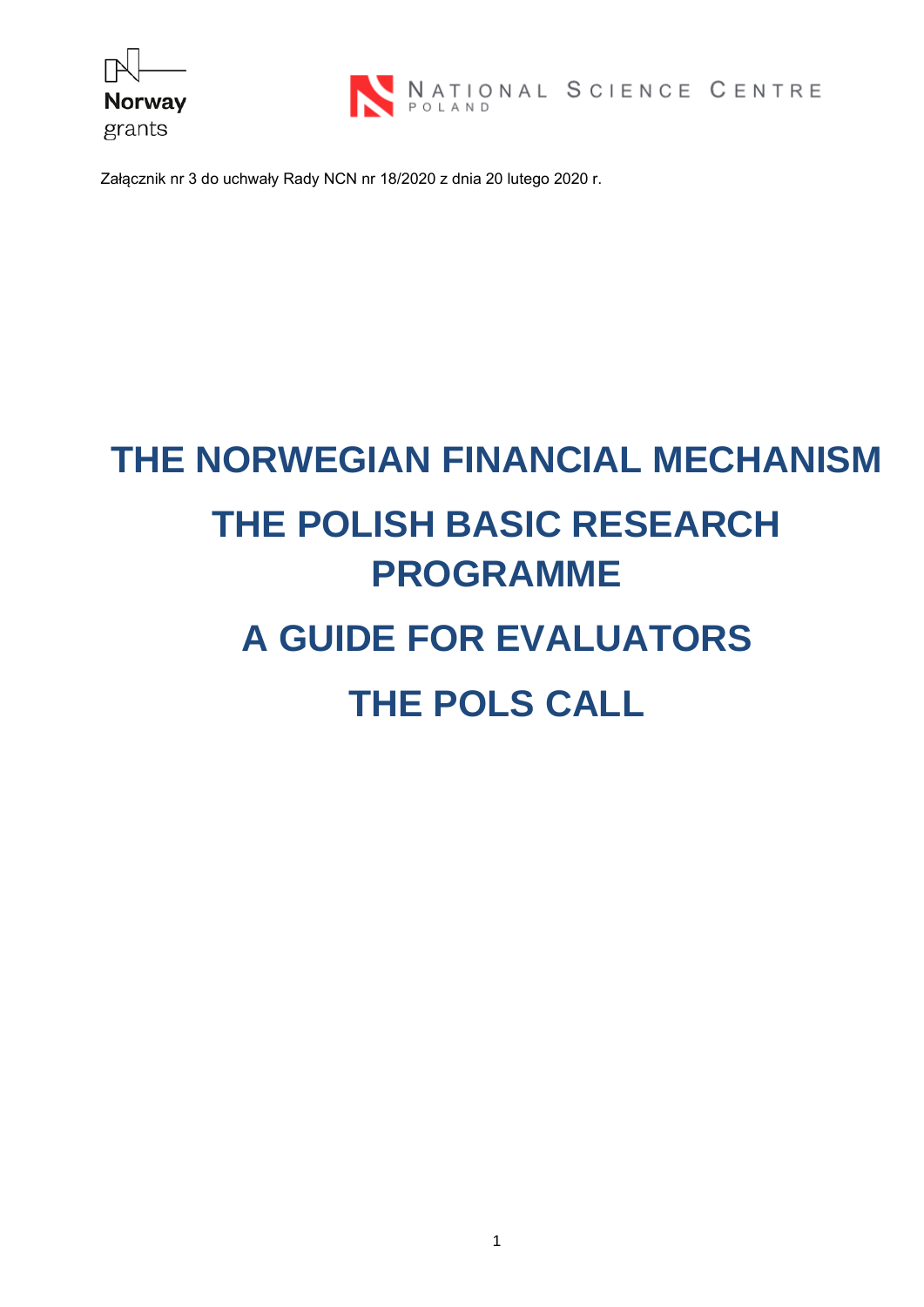

### Table of contents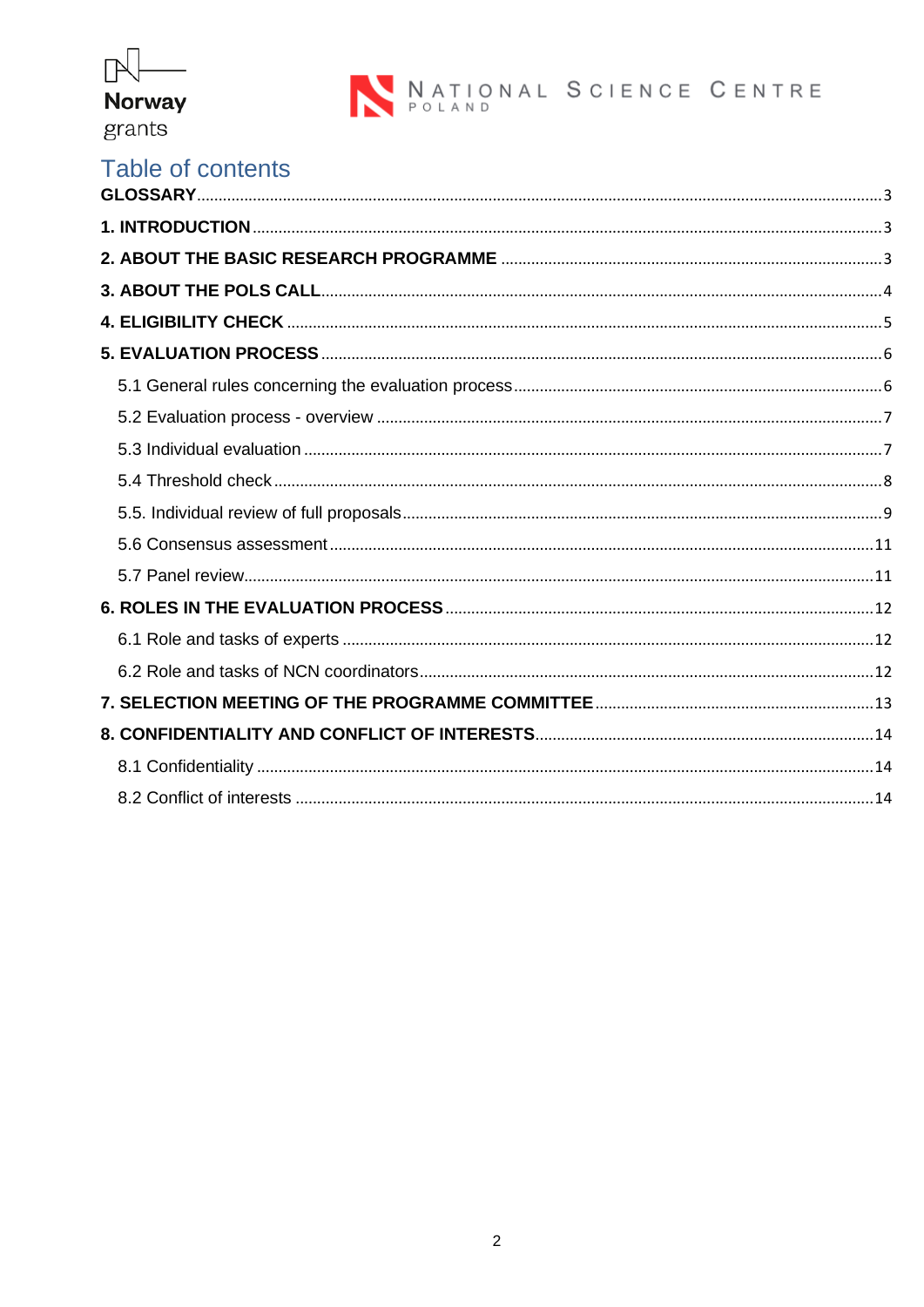



#### <span id="page-2-0"></span>**GLOSSARY**

Project Promoter = Applicant = Host Institution

Principal Investigator (PI) = the incoming researcher planning to implement a research project at a Polish Host Institution under the POLS call

Programme Operator = National Science Centre (NCN), Poland

- ZSUN/OSF = electronic submission system (Integrated System of Services for Science/Servicing Financing Streams): [https://osf.opi.org.pl](https://osf.opi.org.pl/)
- Call edition = NCN calls in which proposals are submitted by the same date
- Regulation = [Regulation on the implementation of the Norwegian](https://www.ncn.gov.pl/sites/default/files/pliki/regulaminy/regulation_on_the_implementation_norwegian_financial_mechanism_2014-2021.pdf) Financial Mechanism 2014- [2021](https://www.ncn.gov.pl/sites/default/files/pliki/regulaminy/regulation_on_the_implementation_norwegian_financial_mechanism_2014-2021.pdf)

#### <span id="page-2-1"></span>**1. INTRODUCTION**

The Guide for Evaluators describes in detail the evaluation process and defines the responsibilities of the experts in the POLS call. This document is based on the Guideline for Research Programmes – Rules for the establishment and implementation of programmes falling under the Programme Area "Research" and applies to the evaluation of the proposals submitted in the POLS call

The Guide for Evaluators complements the POLS call announcement and the Guide for Applicants. Both applicants and evaluators are kindly asked to familiarise themselves with the procedures described herein.

#### <span id="page-2-2"></span>**2. ABOUT THE BASIC RESEARCH PROGRAMME**

The overall objectives of the Norway Grants and EEA Grants are to contribute to the reduction of economic and social disparities in Europe and to strengthen bilateral relations between Poland and Donor States (Norway, Iceland and Liechtenstein).

The main objective of the Basic Research Programme implemented by the National Science Centre is enhanced research-based knowledge development in Poland. Basic research should be understood as "experimental or theoretical endeavours undertaken to gain new knowledge of the foundations of phenomena and observable facts, without any direct commercial use". Projects which generate new solutions or social innovations are warmly welcomed, but the project grants will not support activities such as commercialisation, development or enhancement of products or any other direct commercial use, etc.

The Programme is designed, through competitive and open calls for proposals for research projects, to ensure quality and a high level of research. During the Basic Research Programme period, three open calls were announced: GRIEG, IdeaLab and POLS. The Programme is organised in cooperation with the Research Council of Norway.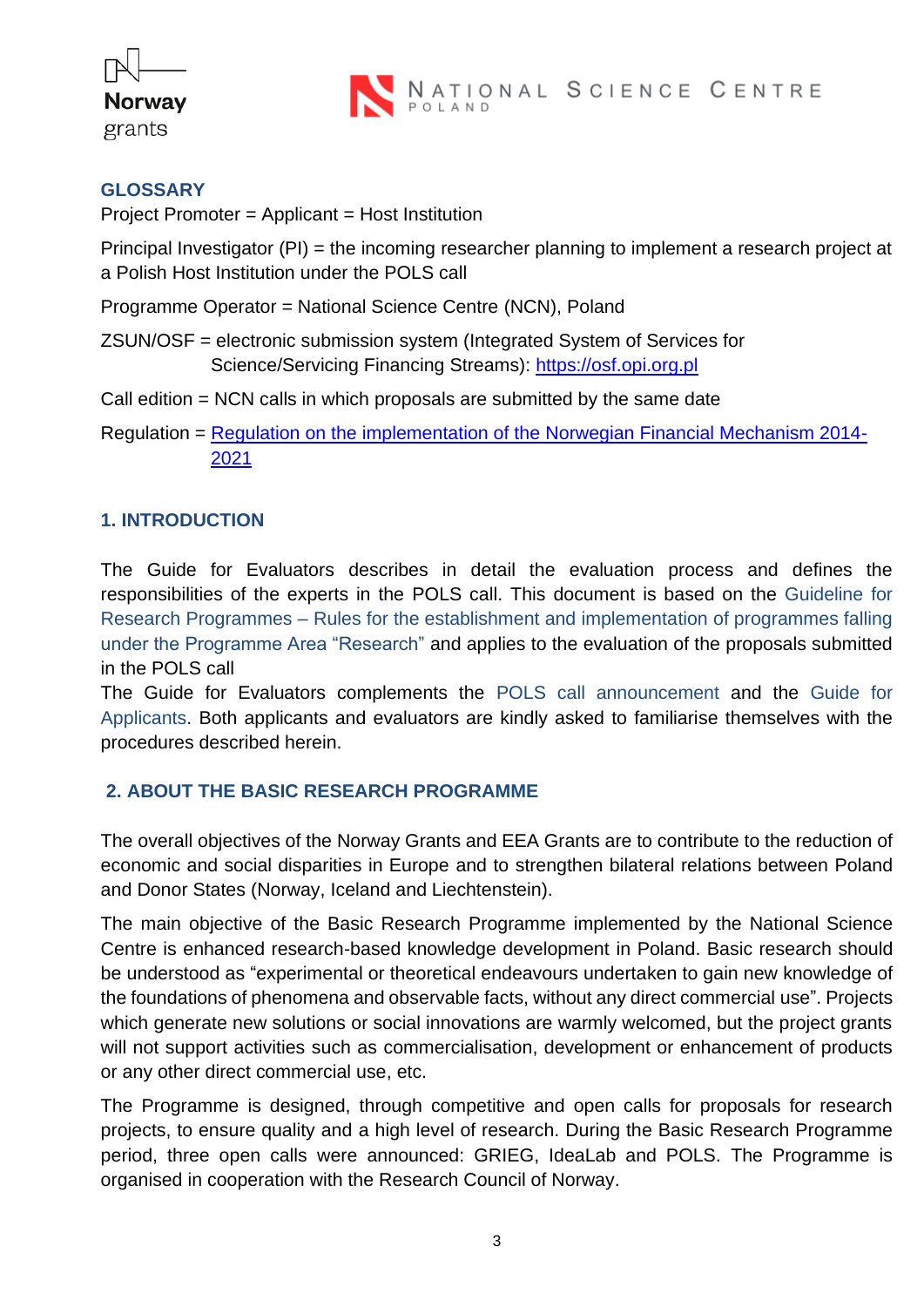**Norway** grants

#### <span id="page-3-0"></span>**3. ABOUT THE POLS CALL**

The POLS call will support research projects led by incoming researchers of any nationality, including Polish who wish to pursue their projects in affiliation with and based at a Polish research organisation or company in any academic field, fostering international mobility, increasing the internationalisation of the research arena in Poland and providing an important step for future collaborative projects on the European level, with increasing participation in Horizon Europe.

Expected results of the POLS call are:

- Peer reviewed scientific publications with international outreach in line with the programme's open access policy $^1;$
- Knowledge transfer, sharing experience and best practices;
- Increasing the internationalisation of the research arena in Poland;
- Increasing the potential of the PI and host institutions to successfully apply for international funding, including the ERC grants;
- Development of the capacity of Polish research institutions to host incoming researchers.

The POLS call will support research projects in all areas of basic research. <sup>2</sup> Based on the provisions of the MoU between Poland and Norway, scientists working within polar research and social science research are particularly invited to submit proposals to this call.

Twenty-five research discipline-specific evaluation panels are grouped in the three main domains: HS – Arts, Humanities and Social Sciences; NZ – Life Sciences; ST – Physical Sciences and Engineering. The applicant should choose the main discipline panel. All panels are presented on the website:<https://www.ncn.gov.pl/finansowanie-nauki/panele-ncn?language=en>

| <b>HS-Arts, Humanities</b> |                                                                                                                                                           | NZ - Life Sciences |                                             | <b>ST-Physical Sciences</b> |                                       |
|----------------------------|-----------------------------------------------------------------------------------------------------------------------------------------------------------|--------------------|---------------------------------------------|-----------------------------|---------------------------------------|
| and Social Sciences        |                                                                                                                                                           |                    |                                             | and Engineering             |                                       |
| HS <sub>1</sub>            | NZ <sub>1</sub><br>Molecular biology,<br>Fundamental questions of<br>human existence and the<br>structural biology,<br>biotechnology<br>nature of reality |                    | ST <sub>1</sub>                             | <b>Mathematics</b>          |                                       |
|                            |                                                                                                                                                           |                    |                                             | ST <sub>2</sub>             | Fundamental<br>constituents of matter |
| HS <sub>2</sub>            | Culture and cultural<br>production                                                                                                                        | NZ <sub>2</sub>    | Genetics, genomics                          | ST <sub>3</sub>             | Condensed matter<br>physics           |
| HS <sub>3</sub>            | The study of the human<br>past                                                                                                                            | NZ3                | Cellular and<br>developmental biology       | ST <sub>4</sub>             | Chemistry                             |
| HS4                        | Individuals, institutions,<br>markets                                                                                                                     | NZ4                | Biology of tissues, organs<br>and organisms | ST <sub>5</sub>             | <b>Materials</b>                      |

<sup>1</sup> https://www.coalition-s.org/

<sup>&</sup>lt;sup>2</sup> The list of 25 NCN panels determined by the Resolution of the Council of the National Science Centre (87/2019).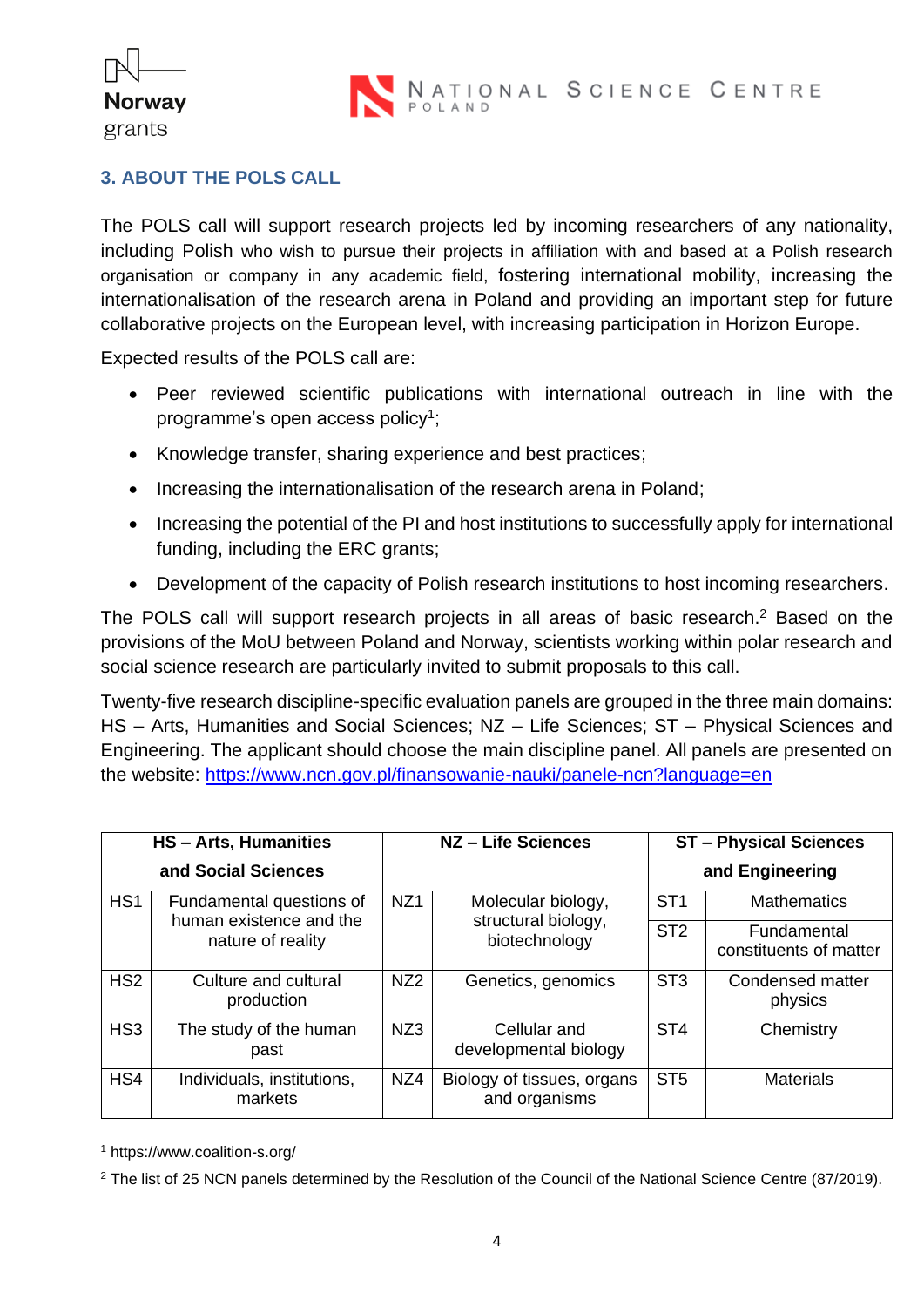



grants

| HS <sub>5</sub> | Norms and governance              | NZ <sub>5</sub> | Human and animal non-<br>infectious diseases                  | ST <sub>6</sub> | Computer science<br>and informatics         |
|-----------------|-----------------------------------|-----------------|---------------------------------------------------------------|-----------------|---------------------------------------------|
| HS <sub>6</sub> | Human nature and human<br>society | NZ <sub>6</sub> | Human and animal<br>immunology and infection                  | ST <sub>7</sub> | Systems and<br>communication<br>engineering |
|                 |                                   | NZ7             | Diagnostics tools,<br>therapies and public<br>health          | ST <sub>8</sub> | Production and<br>processes<br>engineering  |
|                 |                                   | NZ <sub>8</sub> | Evolutionary and<br>environmental biology                     | ST <sub>9</sub> | Astronomy and space<br>science              |
|                 |                                   | NZ9             | Fundamentals of applied<br>life sciences and<br>biotechnology | <b>ST10</b>     | Earth science                               |

#### <span id="page-4-0"></span>**4. ELIGIBILITY CHECK**

The proposals must fulfil all of the following administrative eligibility criteria:

- 1) Proposals must be submitted by an eligible applicant (Project Promoter). The list of eligible applicants is specified in section 3.2. of the Guide for Applicants.
- 2) The PI must have a PhD degree. At the stage of proposal submission, the PI declares if he or she holds a PhD degree.
- 3) The PI must meet the requirement of not residing and not carrying out his or her main activity (work, studies, etc.) in Poland for at least 24 months prior to the call deadline (June 16, 2020), unless as part of a procedure for obtaining refugee status under the Geneva Convention. At the stage of proposal submission, the PI declares if he or she has resided and carried out his or her main activity outside Poland.
- 4) The PI must meet the requirement of not having the role of PI in research projects carried out in Poland (including projects funded by the NCN) for 24 months before the call deadline. At the stage of proposal submission, the PI declares if he or she hasn't had the role of PI in such projects.
- 5) Proposals must be submitted via the electronic proposal submission system ZSUN/OSF before the submission deadline of 16 June 2020, 16.00 CEST.
- 6) The project implementation period is either 12 or 24 months.
- 7) The minimum grant amount is €100,000 and the maximum amount is €200,000. The exchange rate of the Polish National Bank on the day of the call announcement must be used to calculate if the project budget in PLN is within the eligible limits.
- 8) All fields of the proposal application form must be completed, unless explicitly described in the ZSUN/OSF proposal application form as optional.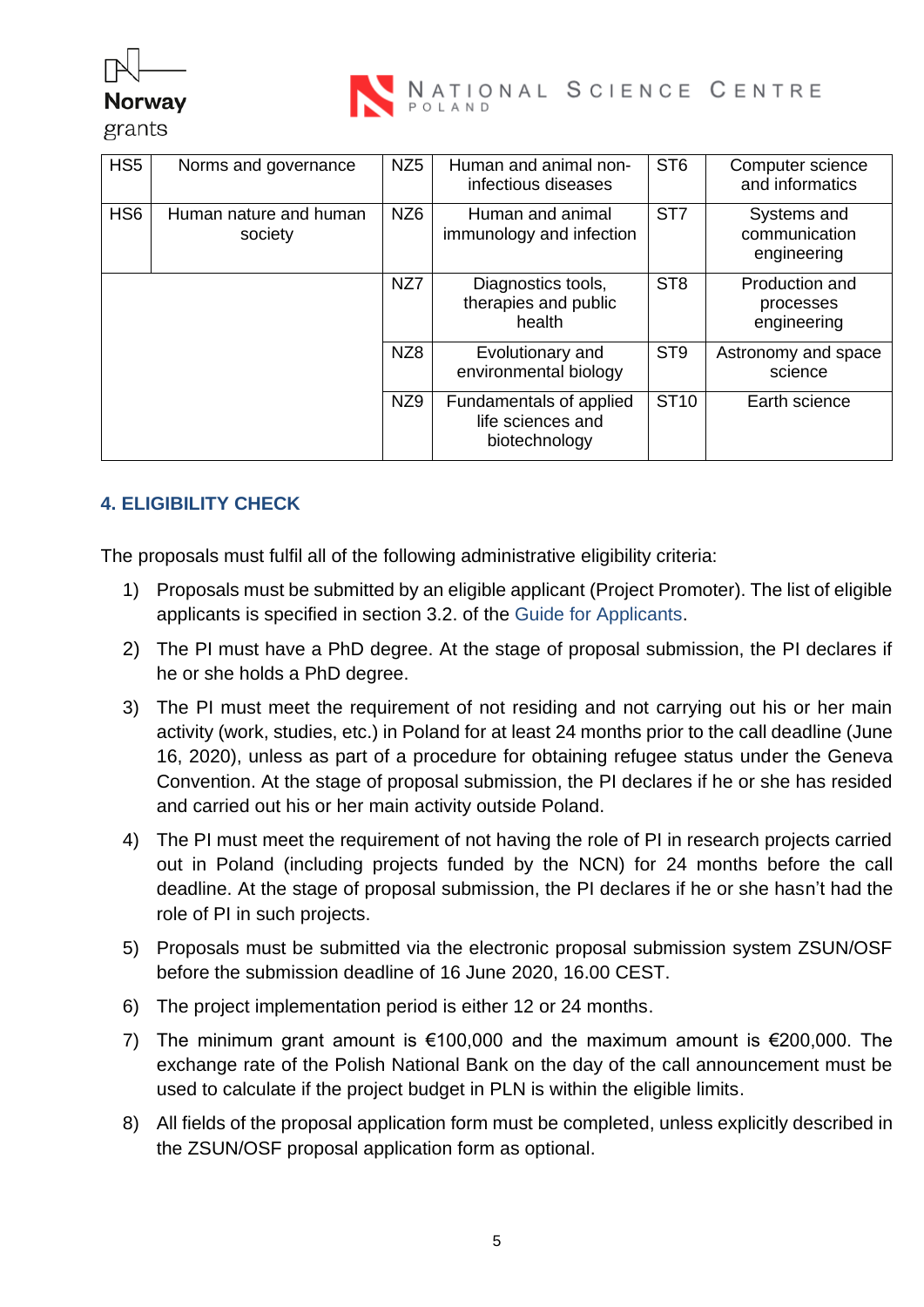

- 9) All administrative forms specified in the proposal application form must be present and duly signed by the person(s) authorised to enter into legally binding commitments on behalf of the Project Promoter. The PI's declarations must be present and signed.
- 10) Proposals must comply with the language requirements set out in the proposal application form: all fields must be filled in English, unless specifically indicated otherwise in the application form.
- 11) A statement that the project complies with the principle of equal opportunities and nondiscrimination must be present, including accessibility for people with disabilities and the principle of equality between women and men must be signed.
- 12) A statement that the Project Promoter is not excluded from the possibility of receiving funding must be signed. (For more information, please consult section 3.3 of the Guide for Applicants).
- 13) The content of the proposal must relate to the scope of the call (basic research may only be funded under the POLS call).

**Please note** that the quality of the information in the proposal will be evaluated by the experts; the eligibility checks only apply to the presence of the appropriate parts of the proposal. If one or more of the eligibility criteria have not been met, the proposal is declared ineligible and withdrawn from further evaluation. A proposal may be declared ineligible and withdrawn from further evaluation on every stage of the evaluation process. In such case, the NCN Director issues an individual administrative decision which is submitted to the Project Promoter. The reasons for rejection are available in the ZSUN/OSF system. A decision by the Director may be appealed against within 14 days from the date of receiving the decision to the Appeal Committee of the Council of the NCN, Poland.

#### <span id="page-5-0"></span>**5. EVALUATION PROCESS**

#### <span id="page-5-1"></span>5.1 General rules concerning the evaluation process

The evaluation process is based on the following principles:

- **Excellence** the projects selected for funding must demonstrate high quality; in the context of the criteria set out in the call;
- **Transparency** the funding decisions are based on clearly described rules and procedures, and the applicants should receive adequate feedback on the outcome of the evaluation of their proposals;
- **Fairness and impartiality** all proposals submitted to the call are treated equally. They are evaluated impartially on their merit, irrespective of their origin or the identity of the applicants;
- **Confidentiality** all proposals and related data, knowledge and documents communicated to the Programme Operator are treated in confidence;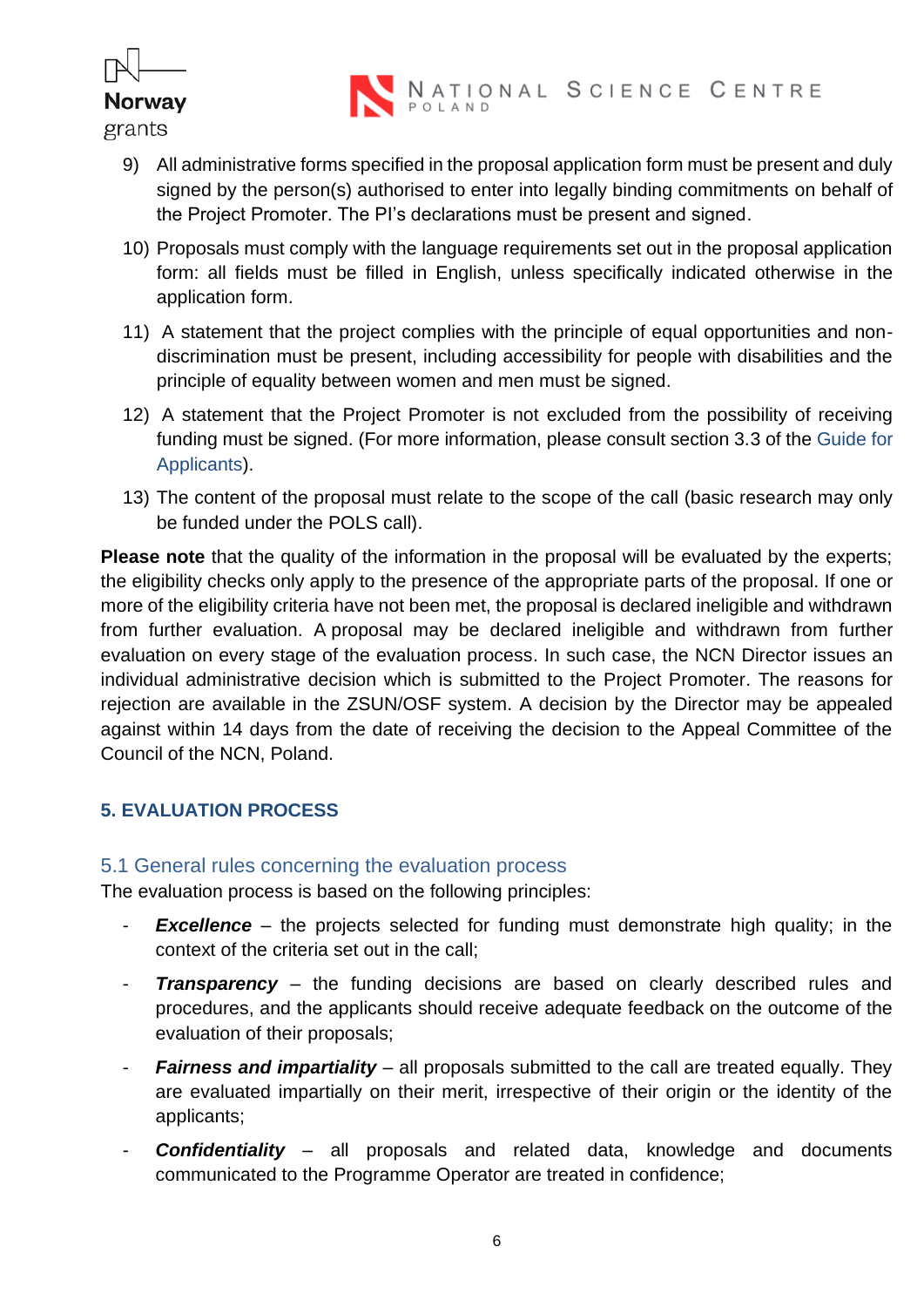

- *Efficiency and speed* evaluation, award and contract preparation should be as rapid as possible, commensurate with maintaining the quality of the evaluation and respecting the legal framework;
- **Ethical and security considerations –** any proposal which contravenes fundamental ethical principles will be excluded at any time from the process of evaluation, selection and award.

#### <span id="page-6-0"></span>5.2 Evaluation process - overview

The evaluation process consists of the following steps:

- 1. individual evaluation by 3 experts, based on the information provided in the proposal about the PI, his or her academic and research career, publication record, previously funded research projects, research achievements, research experience, prizes and awards and the short description containing the proposed work plan;
- 2. threshold check performed by the NCN coordinators;
- 3. individual evaluation by 3 experts of the proposals that pass the threshold, based on all the information included in the proposal;
- 4. consensus assessment;
- 5. expert panel review and
- 6. Programme Committee selection meeting.

#### <span id="page-6-1"></span>5.3 Individual evaluation

Each eligible proposal will be evaluated by three international experts. The experts will first independently evaluate the proposals individually online. Their evaluation will be based on the information provided in the proposal about the PI: his or her academic and research career, publication record, previously funded research projects, research achievements, research experience, prizes and awards and the short description containing the proposed work plan.

At this stage each eligible proposal is evaluated based on the following selection criteria:

| <b>Criteria</b>                                                                                                 | <b>Score</b> | <b>Threshold</b> | Weight |
|-----------------------------------------------------------------------------------------------------------------|--------------|------------------|--------|
| Criterion 0: Relevance in relation to the objectives                                                            | Yes/No       | Yes              |        |
| and priorities of the Basic Research Programme                                                                  |              |                  |        |
| <b>Criterion 1: Quality of the work plan</b>                                                                    | $0 - 5$      | 2/5              | 50%    |
| <b>Criterion 2:</b> Evaluation of the academic and research   0-5<br>track record of the Principal Investigator |              | 2/5              | 50%    |

*Criterion 0: Relevance in relation to the objectives and priorities of the Basic Research Programme – Yes/No, threshold Yes received from 2 out of 3 experts*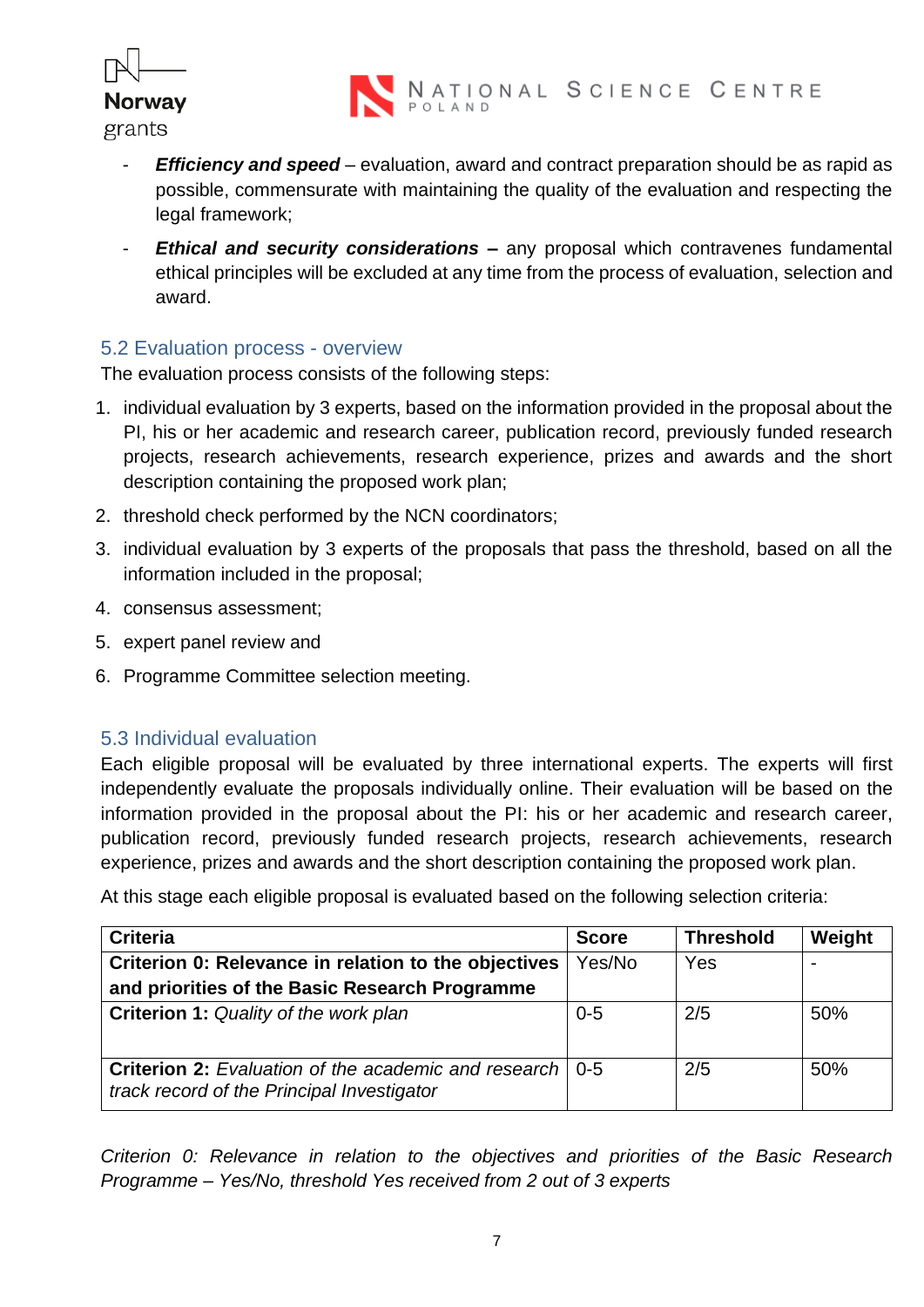



The main content of the proposal, which at this stage is assessed based on the work plan only, must be basic research, understood as "*experimental or theoretical endeavours undertaken to gain new knowledge of the foundations of phenomena and observable facts, without any direct commercial use"*. The presence of elements of applied research activity does not lead to the disqualification of a proposal, as long as the main content is basic research. Projects which generate new solutions or social innovations are encouraged, but the project grants will not support activities such as commercialisation, development or enhancement of products or any other direct commercial use.

If 2 out of 3 experts answer No in Criterion 0, the proposal does not meet the criterion of basic research and will fall under the threshold. The experts need to provide a justification for criterion 0 only if they answer 'No'.

For criteria 1 and 2 experts award scores on a scale from 0 to 5. Score values in criteria 1 and 2 indicate the following assessments:

0 – The proposal fails to address the criterion or cannot be assessed due to missing or incomplete information;

1 – Poor. The criterion is addressed in an inadequate manner, or there are serious inherent weaknesses;

2 – Fair. The proposal broadly addresses the criterion, but there are significant weaknesses;

3 – Good. The proposal addresses the criterion well, although improvements would be necessary;

4 – Very good. The proposal addresses the criterion very well, although certain improvements are still possible;

5 – Excellent. The proposal successfully addresses all relevant aspects of the criterion. Any shortcomings are minor.

In addition to the scores, the experts provide comments for criteria 1 and 2. Each expert submits an evaluation report on each proposal separately through the online submission system ZSUN/OSF by a given deadline. The justification of the assessment is provided to the applicant in the application system ZSUN/OSF or with the Director's decision.

#### <span id="page-7-0"></span>5.4 Threshold check

When the individual evaluation by the experts is completed, the NCN coordinators will perform the threshold check. Proposals approved for the next stage of the evaluation must meet the following conditions:

- obtaining 'Yes' for criterion 0 from at least 2 experts;
- receiving at least 2 points out of 5 in each criterion and a total score of 60% (out of 100%), both counted as the arithmetic mean of the scores awarded by the 3 experts.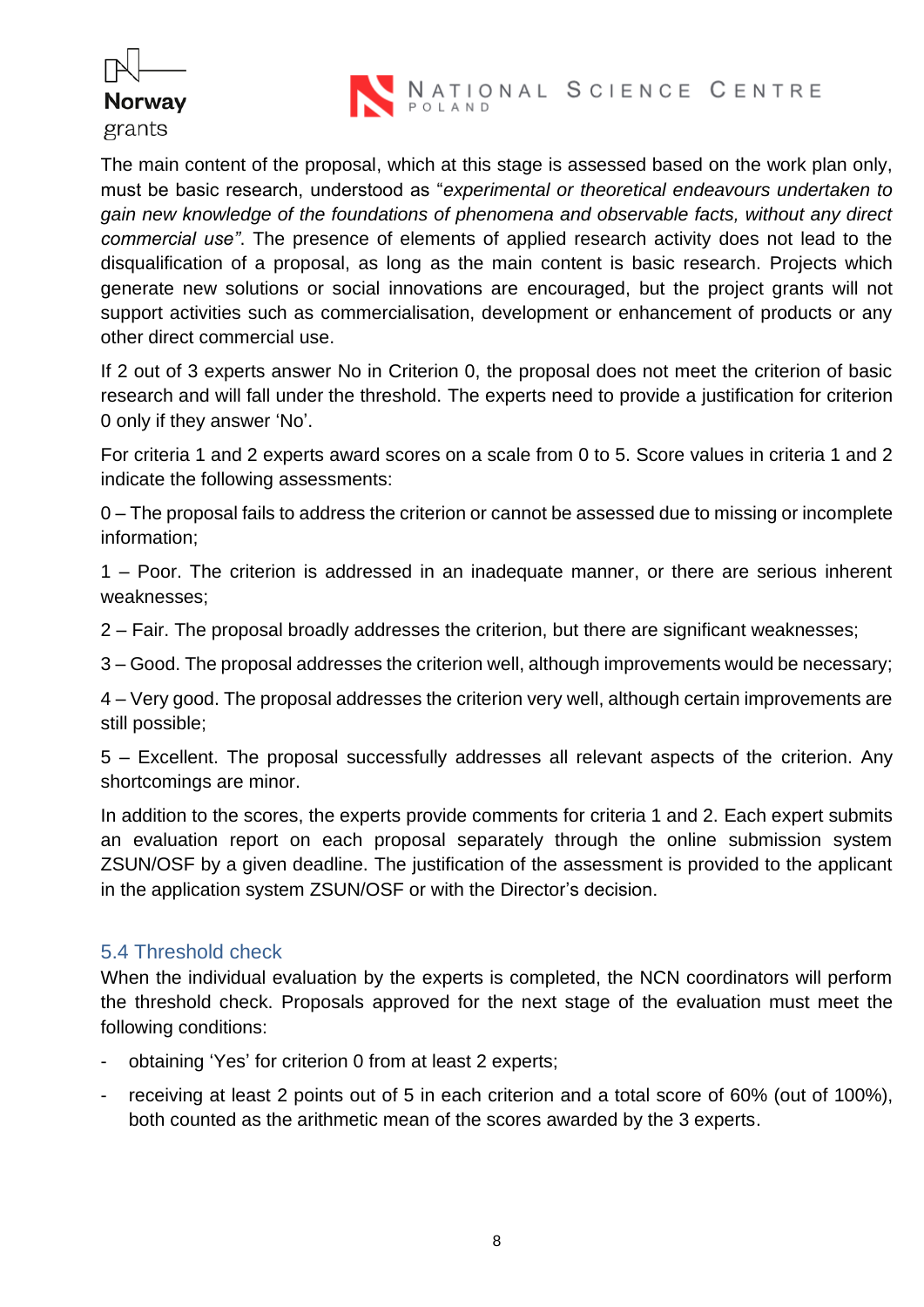



#### <span id="page-8-0"></span>5.5. Individual review of full proposals

Proposals that pass the threshold will be evaluated independently online by 3 experts on the basis of all the information included in the applications. For criterion 0, the experts answer Yes/No and for criteria 1 - 3 award scores on a scale from 0 to 5. In addition to the scores, the experts provide comments for criteria 1 - 3. The experts need to provide a justification for criterion 0 only if they answer No. Each expert submits an evaluation report on each proposal separately through the online submission system ZSUN/OSF by a given deadline.

At this stage each eligible proposal is evaluated with the following selection criteria:

| <b>Criteria</b>                                                                        | <b>Score</b> | Weight |
|----------------------------------------------------------------------------------------|--------------|--------|
| Criterion 0: Relevance in relation to the objectives and                               | Yes/No       |        |
| priorities of the Basic Research Programme                                             |              |        |
| <b>Criterion 1: Scientific excellence</b>                                              | $0 - 5$      | 50%    |
| Sub-criteria to be taken into account during evaluation:                               |              |        |
| 1.1 Evaluation of the scientific excellence of the proposal                            |              |        |
| 1.2 Evaluation of the research track record of the Principal                           |              |        |
| Investigator, including his/her potential to successfully apply                        |              |        |
| for international projects including the ERC grants                                    |              |        |
| Criterion 2: Quality and efficiency of the implementation                              | $0 - 5$      | 30%    |
| and management, including quality and implementation                                   |              |        |
| capacity of the applicants and contribution to capacity                                |              |        |
| and competence building                                                                |              |        |
| Sub-criteria to be taken into account during evaluation:                               |              |        |
| 2.1 Evaluation of the appropriateness of the host institution                          |              |        |
| for the proposed research project and the PI's future career                           |              |        |
| development, benefit of the collaboration both for the PI and<br>the host institution. |              |        |
|                                                                                        |              |        |
| 2.2 Sustainability of the collaboration between the host<br>institution and the PI     |              |        |
| Criterion 3: Potential impact through the development,                                 | $0 - 5$      | 20%    |
| dissemination and use of project results                                               |              |        |

*Criterion 0: Relevance in relation to the objectives and priorities of the Basic Research Programme – Yes/No, threshold Yes received from 2 out of 3 experts.*

The main content of the proposal must be basic research, understood as "*experimental or theoretical endeavours undertaken to gain new knowledge of the foundations of phenomena and observable facts, without any direct commercial use"*. The presence of elements of applied research activity does not lead to the disqualification of a proposal, as long as the main content is basic research. Projects which generate new solutions or social innovations are encouraged, but the project grants will not support activities such as commercialisation, development or enhancement of products or any other direct commercial use, etc.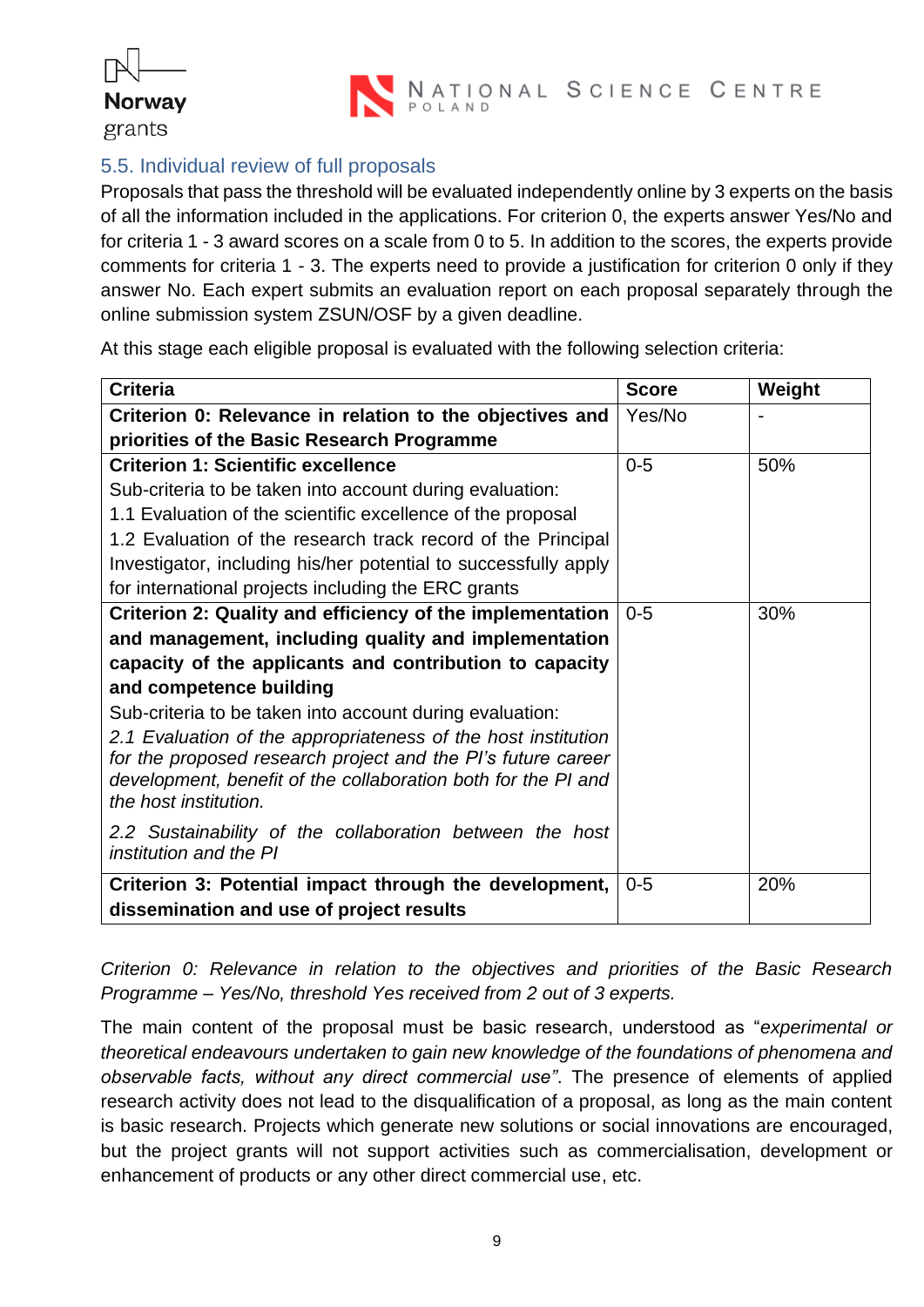

If 2 out of 3 experts answer 'No' in Criterion 0, the proposal does not meet the criterion of basic research and will fall under the threshold. A justification of the assessment is provided in the application system ZSUN/OSF.

*Criterion 1: Scientific excellence, max. 5 points, weighting 50%*

*Sub-criterion 1. Evaluation of the scientific excellence of the proposal*

*Sub-criterion 2. Evaluation of the research track record of the Principal Investigator, including his/her potential to successfully apply for international projects including the ERC grants*

*Equal weight will be given to each sub-criterion.* 

*Criterion 2: Quality and efficiency of the implementation and management, including quality and implementation capacity of the applicant and contribution to capacity and competence building – max. 5 points, weighting 30%*

*Sub-criterion 1. Evaluation of the appropriateness of the host institution for the proposed research project and the PI's future career development, benefit of the collaboration both for the PI and the host institution.*

*Sub-criterion 2. Sustainability of the collaboration between the host institution and the PI*

*Equal weight will be given to each sub-criterion.*

*Criterion 3: Potential impact through the development, dissemination and use of project results – max. 5 points, weighing 20%*

Experts examine the issues to be considered for evaluation criteria 1 - 3 and score these on a scale from 0 to 5.

Score values indicate the following assessments:

0 – The proposal fails to address the criterion or cannot be assessed due to missing or incomplete information;

1 – Poor. The criterion is addressed in an inadequate manner, or there are serious inherent weaknesses;

2 – Fair. The proposal broadly addresses the criterion, but there are significant weaknesses;

3 – Good. The proposal addresses the criterion well, although improvements would be necessary;

4 – Very good. The proposal addresses the criterion very well, although certain improvements are still possible;

5 – Excellent. The proposal successfully addresses all relevant aspects of the criterion. Any shortcomings are minor.

The justification of the assessment is provided to the applicant in the application system ZSUN/OSF or with the Director's decision.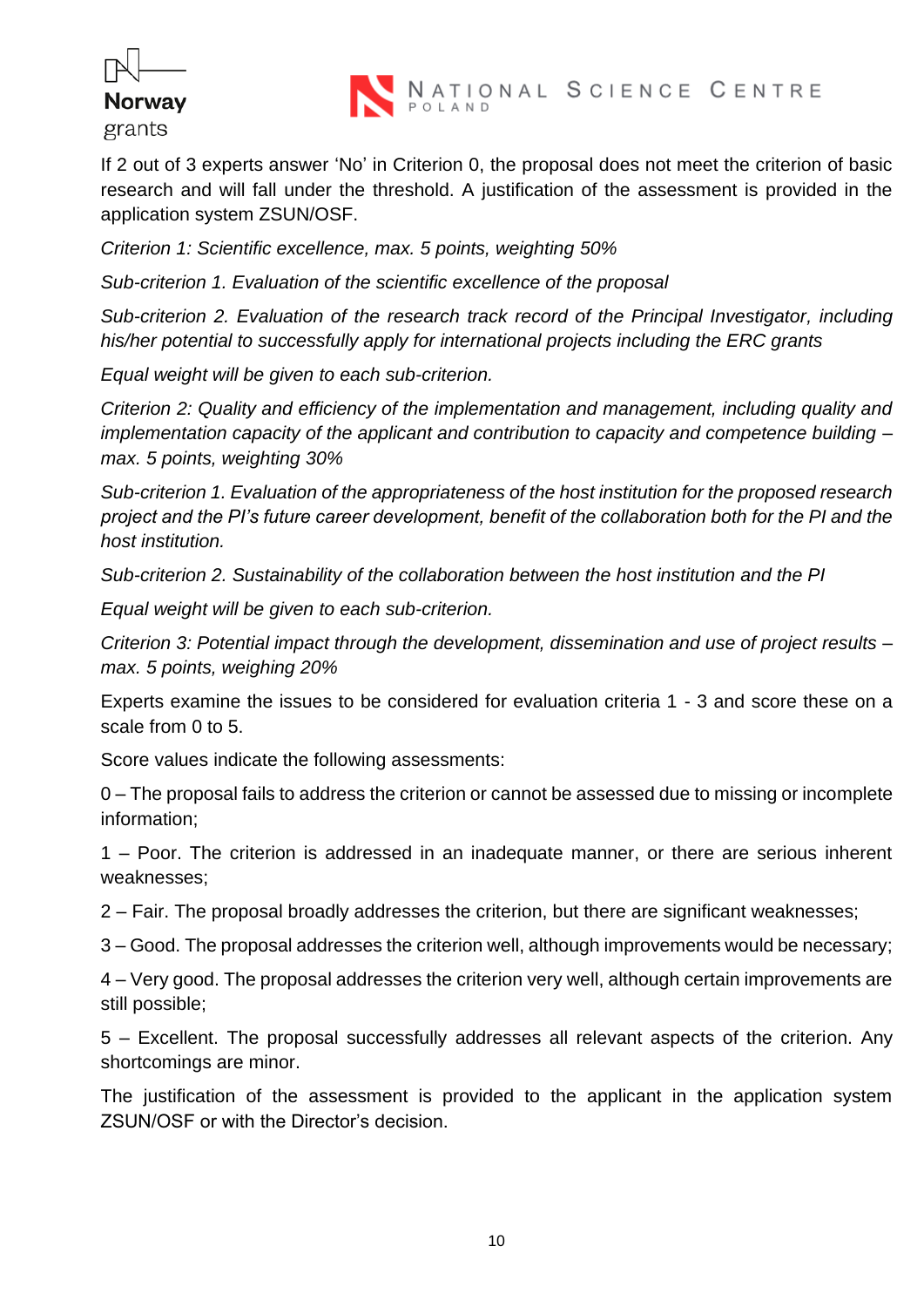

NATIONAL SCIENCE CENTRE

#### <span id="page-10-0"></span>5.6 Consensus assessment

Once all the experts have completed their individual assessments online, they meet to compare and discuss their assessment with the objective of establishing a consensus report, representing the shared view of the three experts. In the event that it is impossible to reach a consensus, the report sets out the experts' majority view, but also records any dissenting views. The NCN Coordinators are present during the consensus meeting and take the necessary steps to assure the quality of the consensus reports. The signing of the consensus report completes the consensus step of the evaluation. Results of the consensus assessment with justification are provided to the applicant in the application system ZSUN/OSF or with the Director's decision.

#### <span id="page-10-1"></span>5.7 Panel review

All experts, who performed the independent review of full proposals, are invited to NCN (Kraków, Poland) for the panel meeting. Proposals will be evaluated within three panels: the Arts, Humanities and Social Sciences Panel (HS); the Life Sciences Panel (NZ); and the Physical Sciences and Engineering Panel (ST). The panels shall consist of the international experts who prepared the individual evaluation and consensus reports in the preceding steps. The panel meeting will entail a discussion of the quality of the proposal in the light of the individual reviews and consensus reports and comparison to other proposals. The panel will reach consensus regarding the final evaluation of each of the proposals. The agreed scores and comments are set out in the consensus report. In the event that it is impossible to reach a consensus, the report sets the experts' majority view but also records any dissenting views. A rapporteur will be chosen by the NCN coordinator(s) from among the 3 experts evaluating a proposal. The task of the rapporteur will be to draft the consensus report with the support of the NCN coordinator. The panel will recommend a ranking list of the proposals, recommending a priority order for proposals with the same score. The outcome of the panel review will be 3 panel reports, prepared by each of the panels and comprising:

- an Evaluation Summary Report for each proposal, including any recommendations for proposals passing to final evaluation;
- a list of proposals found ineligible during evaluation;
- a list of proposals passing the threshold check;
- a list of evaluated proposals having failed one or more criteria of the threshold check;
- recommendations for priority order (ranking lists);
- a summary of any other recommendations of the panels.

Results of the panel assessment with justification are provided to the applicant in the application system ZSUN/OSF or with the Director's decision.

Based on the outcome of the panel meetings, the Coordinators of the National Science Centre prepare preliminary ranking lists, one for each research domain (HS – Arts, Humanities and Social Sciences, NZ – Life Sciences, ST – Physical Sciences and Engineering) with a requested grant amount for each proposal.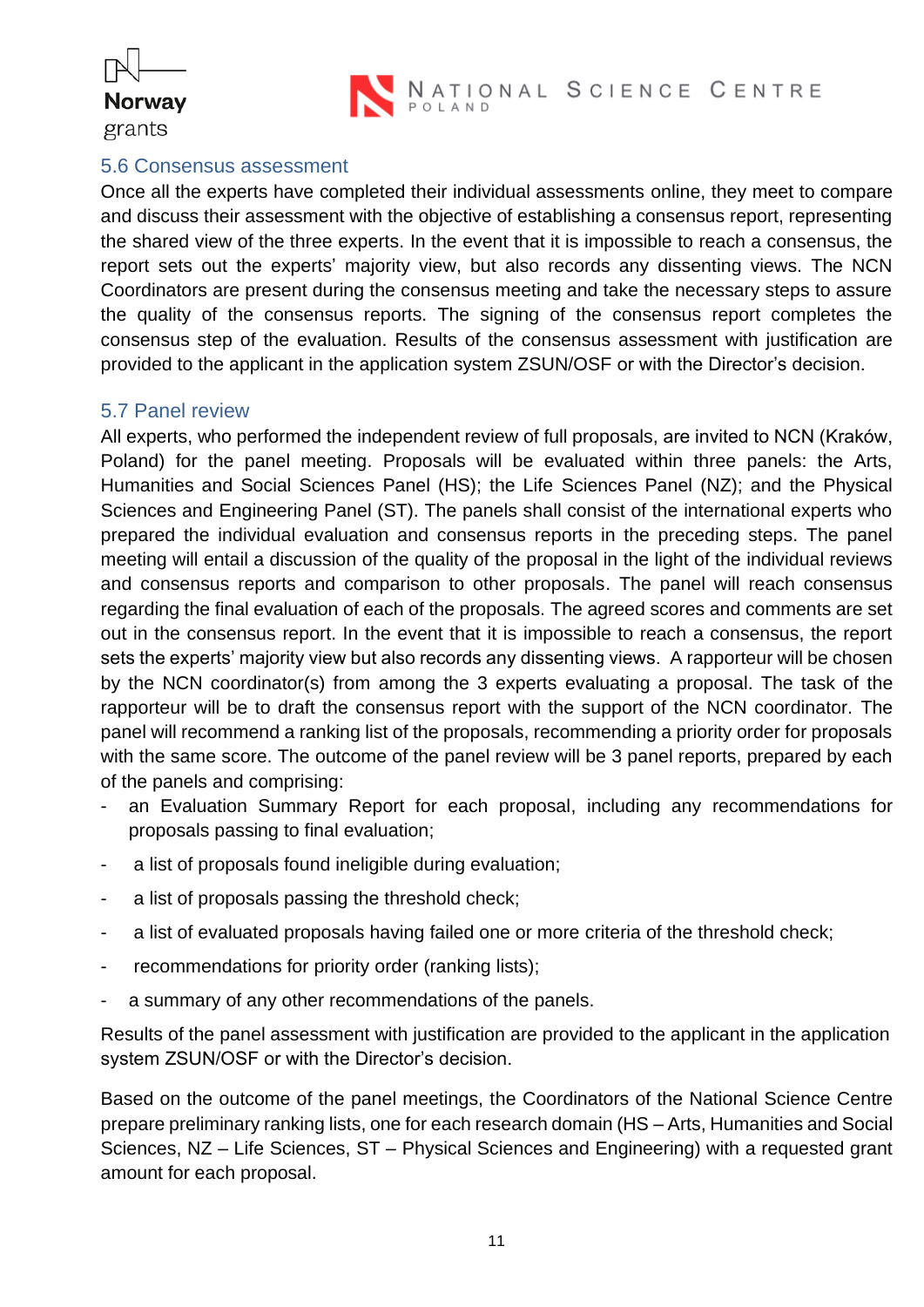

#### <span id="page-11-0"></span>**6. ROLES IN THE EVALUATION PROCESS**

#### <span id="page-11-1"></span>6.1 Role and tasks of experts

The proposals will be evaluated by panels composed of internationally recognised experts. The experts will be invited to evaluate the proposals that are related to their field of expertise. They must be resident and working outside Poland and Norway.

The experts will be chosen by the Council of National Science Centre. Experts will be selected on the basis of their expertise and experience in evaluating project proposals at international level.

NCN as the Programme Operator draws up a list of appropriate experts using as main selection criteria their high level of expertise and their appropriate range of competencies.

NCN will, whenever possible, take into account the need for gender balance among the experts.

The experts are kindly asked to:

- read the Call document, Guide for Applicants and Guide for Evaluators;
- sign an agreement concerning the evaluation with the National Science Centre;
- read the assigned proposals;

- complete and submit the evaluation form for each assigned proposal, providing comments and individual scoring for the proposals;

- participate in panel discussions;
- inform NCN coordinators about the potential conflicts of interests;
- not disclose the proposals assigned for their evaluation to third parties.

The identities of the experts are not disclosed to the Applicants.

Please note that at the end of the process the reviews are sent to the Applicants in an unchanged form, identical to the original review prepared by the experts. Hence, the final review has to meet high standards in terms of merit, completeness, unambiguity and format.

#### <span id="page-11-2"></span>6.2 Role and tasks of NCN coordinators

National Science Centre Scientific Coordinators are scientific officers selected by the National Science Centre Council on the basis of competition. They must have at least a PhD degree. Coordinators work within the NCN in three units:

- the Arts, Humanities and Social Sciences;
- the Life Sciences;
- the Physical Sciences and Engineering.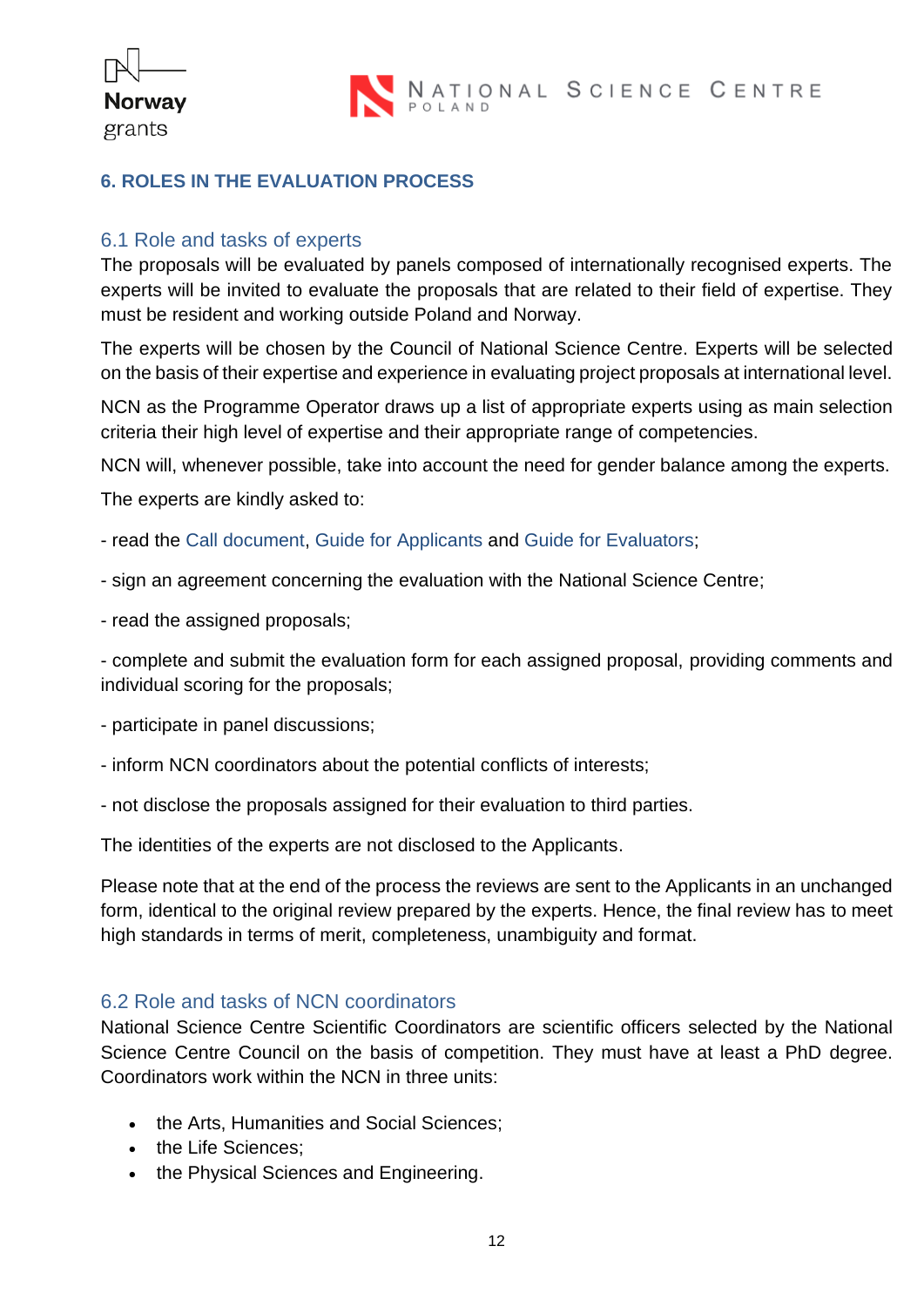

The NCN coordinators oversee the evaluation process and are responsible for the impartiality of the peer review process. Their tasks include:

- searching for experts,
- allocating experts to proposals,
- performing the threshold check,
- organizing and facilitating the panel meetings,
- presenting the ranking lists for the Programme Committee and the NCN Director.

#### <span id="page-12-0"></span>**7. SELECTION MEETING OF THE PROGRAMME COMMITTEE**

The Coordinators of the National Science Centre present the preliminary ranking lists, one for each research domain (HS – Arts, Humanities and Social Sciences; NZ – Life Sciences; ST – Physical Sciences and Engineering) with a requested grant amount for each proposal.

Prior to the Programme Committee meeting, NCN will provide access for the Programme Committee members to the evaluated proposals, individual reviews, consensus reports and panel reports. The task of the Programme Committee is to decide about the final ranking order of the proposals on the basis of the total consensus scores assigned to the projects and the panel reports. The Programme Committee will review the proposed preliminary ranking lists of projects and may modify the ranking of the projects in justified cases. The justification for modifications will be detailed in the minutes of the meeting of the Programme Committee. The Chair of the Programme Committee will submit the minutes and the list of recommended projects, together with a reserve list and the list of rejected project applications and the reason for their rejection to NCN. Justification of the Programme Committee is provided to the applicant in the application system ZSUN/OSF or with the Director's decision.

The Programme Committee may modify the ranking list in justified cases, by adding a maximum of one additional point per project in cases where the project:

- is led by a female researcher in scientific areas where the women are under-represented or by a male researcher in scientific areas where the men are under-represented<sup>3</sup>,

- is led by a young researcher<sup>4</sup>,

- will strengthen bilateral relations between Poland and Norway, through collaboration with a Polish-Norwegian cooperation, for example financed by GRIEG, POLNOR or H2020.

While making a recommendation for funding, for the project awarded with the same number of points, the Programme Committee takes into consideration: a) the quality of the proposals;

<sup>&</sup>lt;sup>3</sup> Scientific area (NCN panel) where less than 40% of projects funded by NCN are led by men/women would be considered under-represented.

<sup>&</sup>lt;sup>4</sup> A person who has had a doctoral degree for a period not exceeding 7 years. This period may be extended by a time of long-term (in excess of 90 days) documented sick leaves or rehabilitation leaves granted on account of being unfit to work. In addition, the period may be extended by the number of months of a child care leave granted pursuant to the Labour Code and in the case of women, by 18 months for every child born or adopted, whichever manner of accounting for career breaks is preferable.